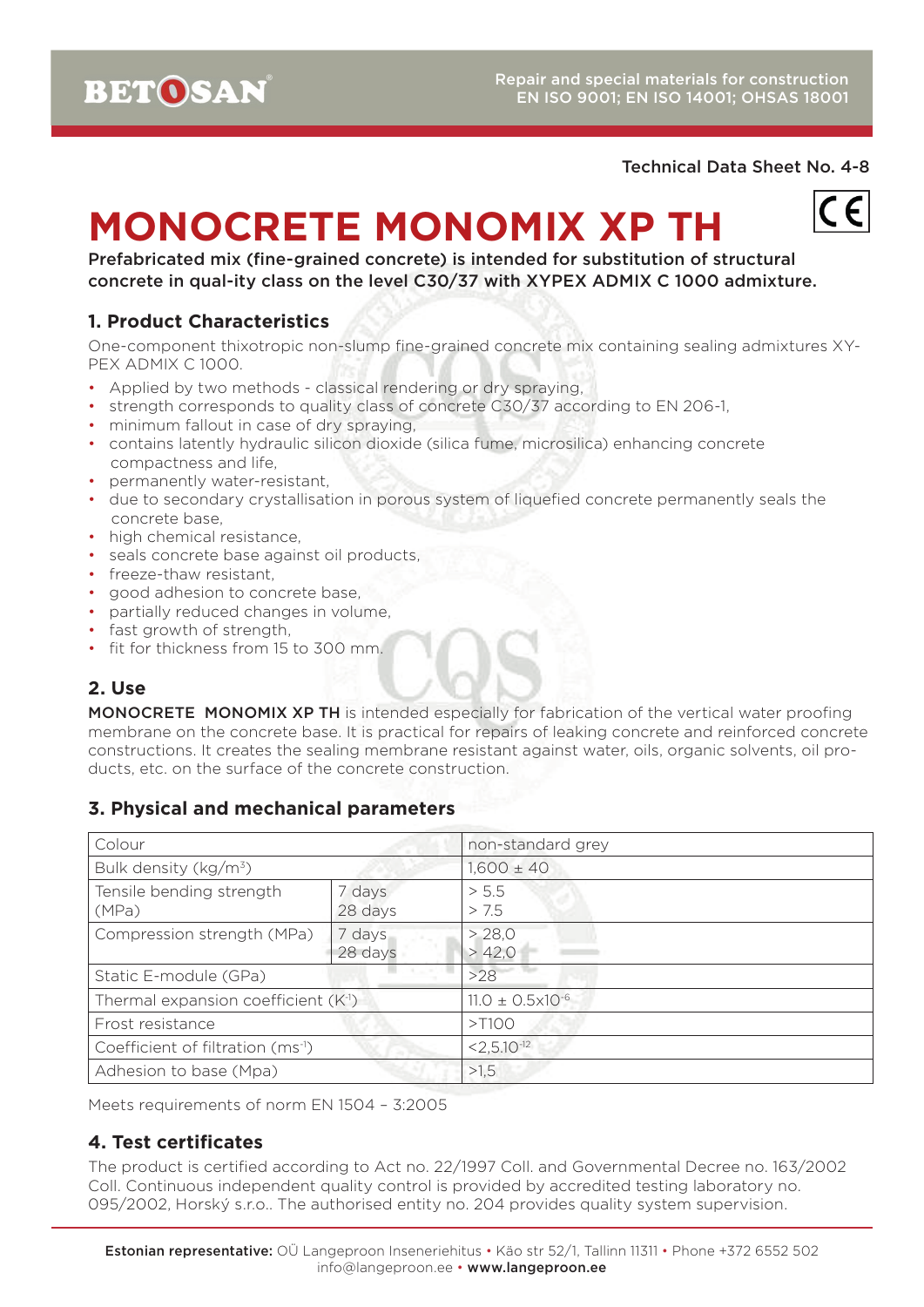#### Technical Data Sheet No. 4-8

## **5. Instruction for preparation and application**

**Base:** Dirt and incoherent, loose or otherwise visibly damaged concrete shall be completely removed from the base before application. Corroded reinforcement, if any, shall be cleaned of any incoherent corrosive products. Tensile strength of surface layers of the concrete base should be optimally on the level of 1,5 MPa. Before application, humidification of the surface of the base shall be properly and continually performed for at least 120 minutes. Before casting, the surface shall be dully dump, and not covered with dump shining water film.

**Preparation of mix:** The mix is one-component and is mixed with water only. Both the classic grav-ity concrete mixer and pan concrete mixer can be used for preparation. In case of preparation of small amount, the mix can be mixed with a propeller mixer driven by an appropriate electric drilling machine. Add 3,25 – 3,75 l of water to 25 kg of mix (1 bag). This mix can be applied by the so-called dry spraying - in this case it is possible to accelerate beginning of initial setting and hardening of the mix.

**Workability** of the mix is 50 - 60 minutes under 20 $^{\circ}$  C.

Neither temperature of concrete base nor temperature of ambient air shall be below  $+5^{\circ}$  C and above  $+35^{\circ}$  C.

**The mix is applied** by two methods - by rendering or so called dry spraying. First layer (connecting) needs to be applied in such a way to ensure that no unfilled spaces are created (behind reinforcement, in caverns etc.). After initial application it is recommended to spread the mortar into pores and un-even spaces. This can be done well with flat paint brush with short hair, or by a toothed trowel. Proper adhesion of the material to substrate in application stage is basic condition for good quality adhesion in the final state. In localized repairs it is necessary to pay appropriate attention to edge re-gions or repaired area, where the edge needs to be properly compacted, without entrapped air pockets or other non-homogeneities. The repair is always done from place of deepest degradation, in such a way that the final layer it to be continuous over entire area, if possible.

**Surface finalization:** After the initial setting standard processes (smoothing by a float, steel trowel or polystyrene finisher) are used for surfacing. No additional water shall be worked up into the surface.

**Surface treatment:** Concrete surface shall be protected against direct sunshine and wind immediately after completion. Intensive treatment shall be carried out for at least 3 days following the casting. Optimal treatment means to cover the surface with geotextiles permanently moistened.

# **6. Specific consumption**

Specific consumption of dry mortar is  $1.8 \text{ kg/m}^2$  at 1 mm of layer thickness. In spray application, it is necessary to count with loss of 10 / 12 %.

## **7. Packing and storage**

The product is packed into 25 kg PE-lined paper bags. MONOCRETE MONOMIX XP TH must be efficiently protected during transportation and storage against moisture Shelf life in undamaged packing is 6 months.

## **8. Health protection during application**

Handling the MONOCRETE MONOMIX XP TH dry rehabilitation mortar does not require any extraordinary hygienic precautions. The product contains alkalis and therefore any contamination of mainly eyes or mucous membrane must be prevented. Health and labour safety rules applicable to work with cement or lime mortars are to be adhered to

The product is subject to TPD 47-99/BET specification. Data presented in this document are based on the knowledge and information available to the manufacturer at the time of its issue. This technical specification is superseded by the edition of its amended or updated version. In case of doubt please contact the manufacturer.